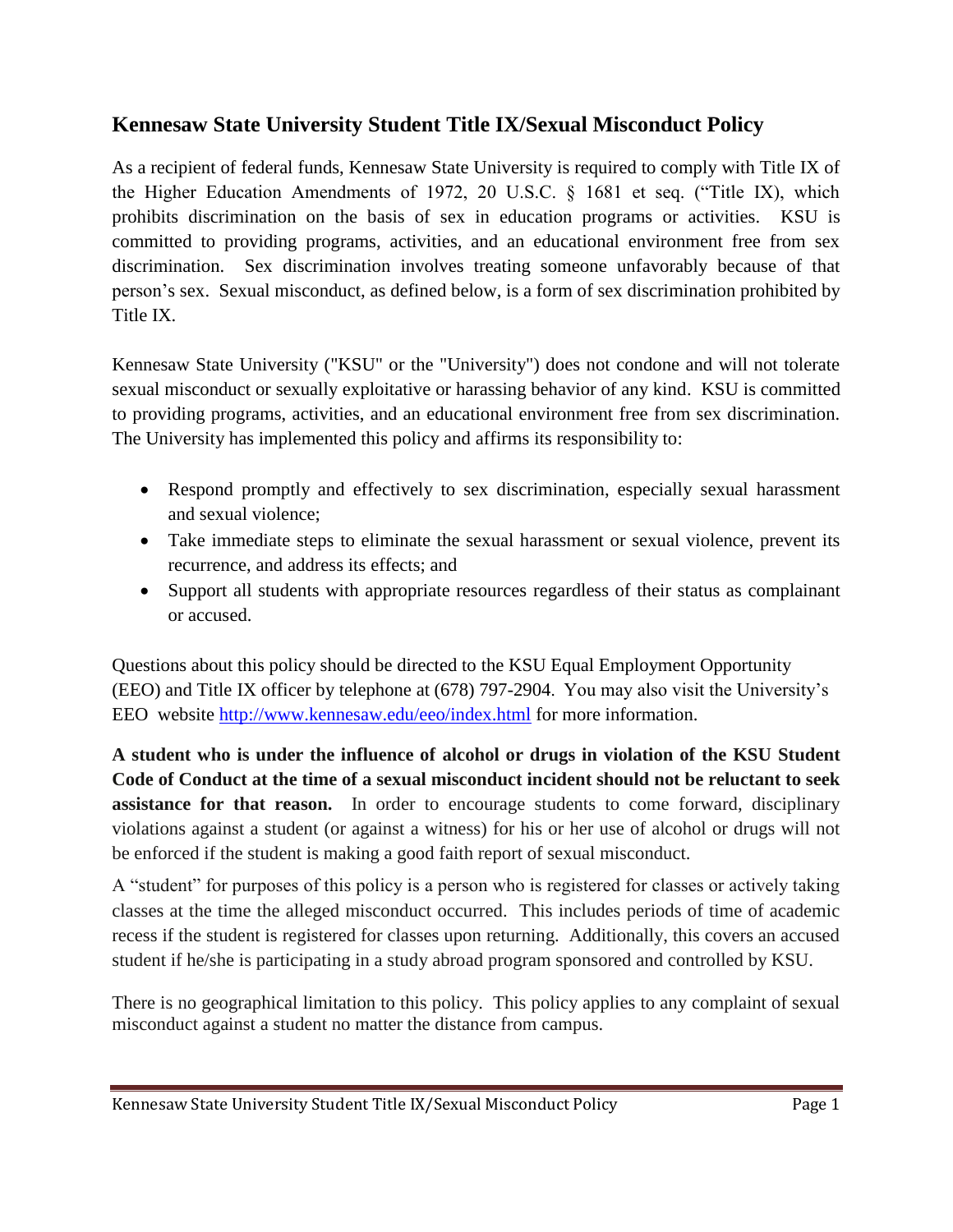## **Table of Contents**

- **I. Definition of Sexual Misconduct**
- **II. Reporting Sexual Misconduct**
- **III. Available Resources for Students**
- **IV. University Investigation of Sexual Misconduct Complaints**
- **V. Requests for Confidentiality/Not to Pursue Investigation or Resolution**
- **VI. Informal Resolution of Sexual Misconduct Complaints**
- **VII. Formal Resolution of Sexual Misconduct Complaints**
- **VIII. Appeal Procedures from Sexual Misconduct Panel Decisions**

#### **I. Definition of Sexual Misconduct**

- **A. General definition**. Sexual misconduct encompasses a broad range of unwelcome behaviors that are committed without consent or by force, intimidation, coercion, or manipulation. The term includes, but is not limited to, criminal sexual assault, sexual harassment, sexual exploitation, and sexual intimidation as those behaviors are described later in this section. Sexual misconduct can be committed by men or women, and it can occur between people of the same or different sex.
- **B. Consent.** For purposes of this policy, consent is a freely and affirmatively communicated willingness to participate in particular sexual activity or behavior, expressed either by words or clear, unambiguous actions. "Non-consent" means without either explicit verbal consent or overt action clearly expressing consent. Such signals of consent must be mutual and ongoing, as well as offered freely and knowingly. If at any time during a sexual interaction any confusion or ambiguity should arise on the issue of consent, the sexual initiator should stop and clarify the other individual's willingness to continue. Non-communication constitutes lack of consent.
- **C. Persons unable to give consent.** By definition, the following conditions cause a person to be unable to give consent:
	- 1. Persons who are asleep or unconscious;
	- 2. Persons incapacitated by drugs, alcohol, or medication;
	- 3. Persons who are unable to communicate consent due to a physical or mental impairment;
	- 4. Persons who have been threatened or coerced into giving their consent; or
	- 5. Persons under the age of 16.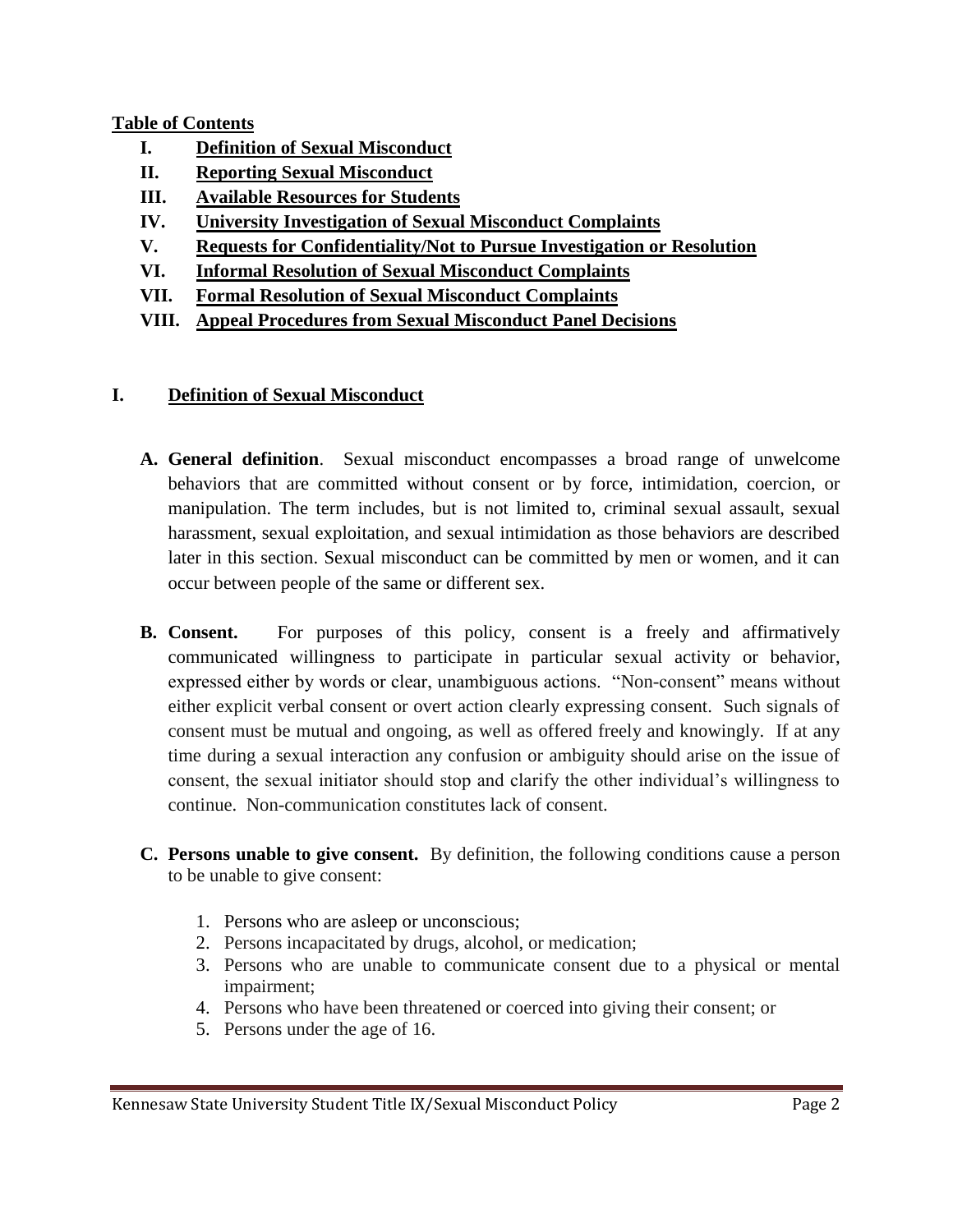Engaging in sexual activity with someone who is unable to give consent is considered by law and KSU to be sexual misconduct. Indications of consent are irrelevant if the person is incapacitated. When there is ambiguity about whether consent has been given, a student can be charged with, and found responsible for, committing a sexual assault or another form of sexual misconduct.

Examples of incapacitation include, but are not limited to, being highly intoxicated, passed out, or asleep. Consumption of alcohol, in and of itself, does not relieve a person of the responsibility to obtain ongoing consent.

- **D. Examples of Sexual Misconduct.** Sexual misconduct may vary in its severity and consists of a range of behaviors or attempted behaviors. Sexual misconduct includes, but is not limited to, the following examples of prohibited conduct as further defined below:
	- 1. sexual assault (paragraph E )
	- 2. sexual harassment (paragraph F )
	- 3. sexual exploitation (paragraph G )
- **E. Definition of sexual assault.** Sexual assault is a form of sexual misconduct and represents a continuum of conduct that includes non-consensual sexual contact between an individual and another person.

Examples of sexual assault under this policy include, but are not limited to, the following behaviors, if non-consensual:

- Sexual intercourse;
- Any sexual touching, including penetration, with any object. Sexual touching is contact of a sexual nature, however slight;
- Touching of intimate body parts such as mouth, genitalia, groin, breast, buttocks, inner thighs, or any clothing covering them;
- The removal of another person's clothes;
- Touching a person with one's own intimate body parts;
- Compelling another to touch one's intimate body parts.
- **F. Definition of sexual harassment.** Sexual harassment is a form of misconduct that includes verbal, written, or physical behavior of a sexual nature, directed at someone, or against a particular group, because of that person's or group's sex, or based on gender stereotypes, when that behavior is unwelcome. Sexual harassment may include unwelcome sexual advances, unwelcome requests for sexual favors, and other unwelcome conduct of a sexual nature where: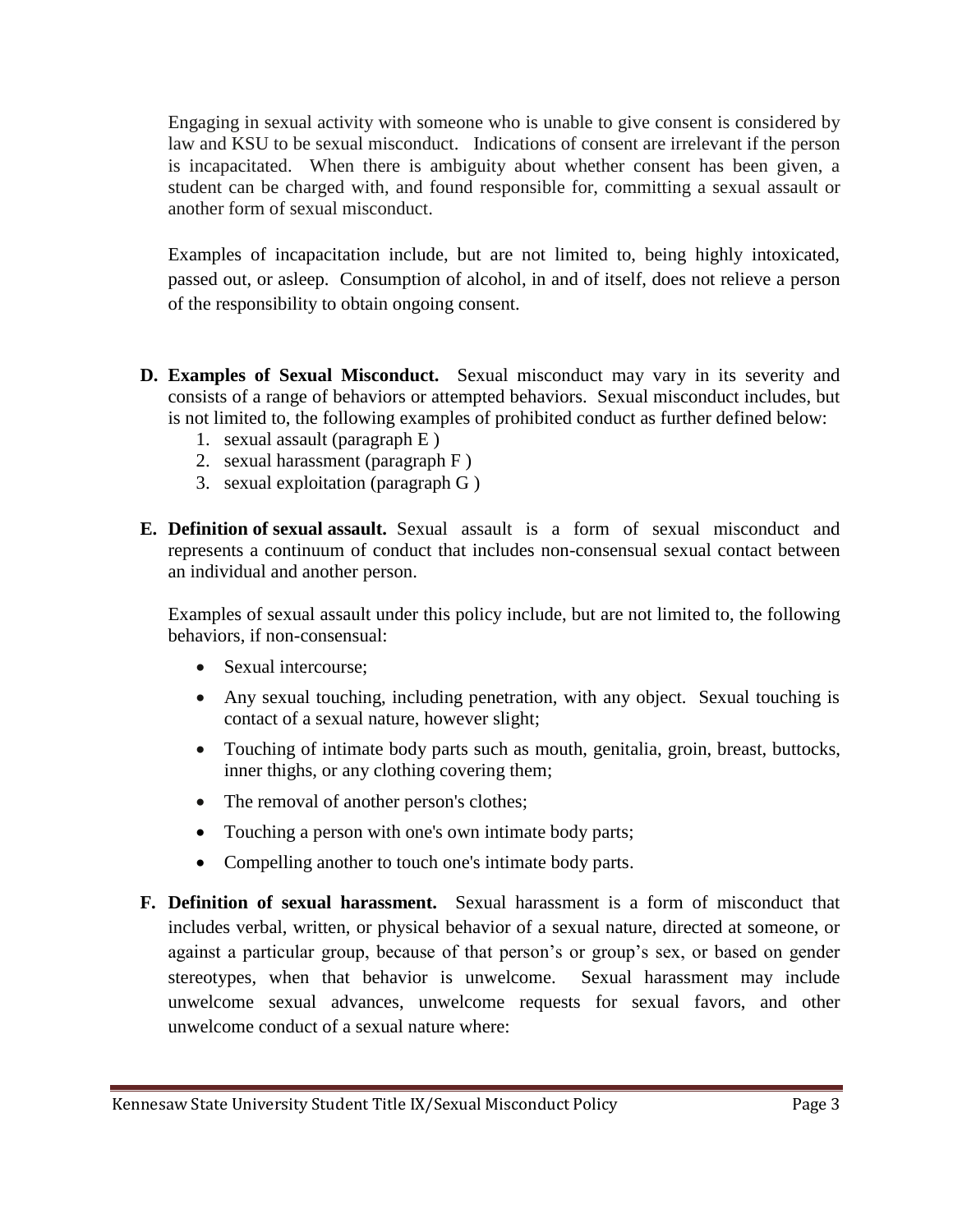- 1. Submission to or tolerance of such conduct is made either an explicit or implicit term or condition of employment or student admission, enrollment, participation, or programming;
- 2. Submission to or tolerance or rejection of such conduct is used as a basis for employment or for academic, athletic, or other educational decisions affecting an individual;
- 3. The conduct has the purpose or effect of substantially interfering with an individual's work or academic, athletic, or other educational performance; or
- 4. The conduct creates an intimidating, hostile, or offensive work or educational environment.

If in the past a person has welcomed sexual advances or other harassing conduct (whether sexual or otherwise) by active participation in or encouragement of such activity, he/she should specifically inform the alleged harasser if such conduct is no longer welcome in order for any subsequent conduct to be deemed unwelcome. However, failure to give such notice does not prevent KSU officials from taking appropriate corrective and/or disciplinary action against the alleged harasser for his/her behavior.

**G. Definition of sexual exploitation.** Sexually exploitative behavior, which occurs when a student takes non-consensual or abusive sexual advantage of another for his/her own benefit, or to benefit anyone other than the one being exploited. Examples of sexual exploitation include, but are not limited to, engaging in voyeurism; forwarding of pornographic or other sexually inappropriate material via email or other channels to nonconsenting students/groups; and any activity that goes beyond the boundaries of consent, such as recording of sexual activity, letting others watch consensual sex, or knowingly transmitting a sexually transmitted disease (STD), including HIV, to another.

## **II. Reporting Sexual Misconduct**

The University takes all incidents of sexual misconduct seriously. **If you or someone you know may be the victim of sexual assault or other sexual misconduct, you are strongly urged to immediately report the incident.** The incident can be reported 24 hours a day, seven days a week to the KSU Police/Department of Public Safety (campus extension 6666 or off campus at 770-423-6666). The incident may also be reported to the Cobb County Police Department (770- 499-3911). **In an emergency, dial 9-1-1.**

Any student, faculty, staff or third party to the University is strongly encouraged to report to the KSU EEO/Title IX Officer a complaint of sexual misconduct where the accused is a student of KSU. The report may be made by telephone at (678) 797-2614, by email at eeo@kennesaw.edu,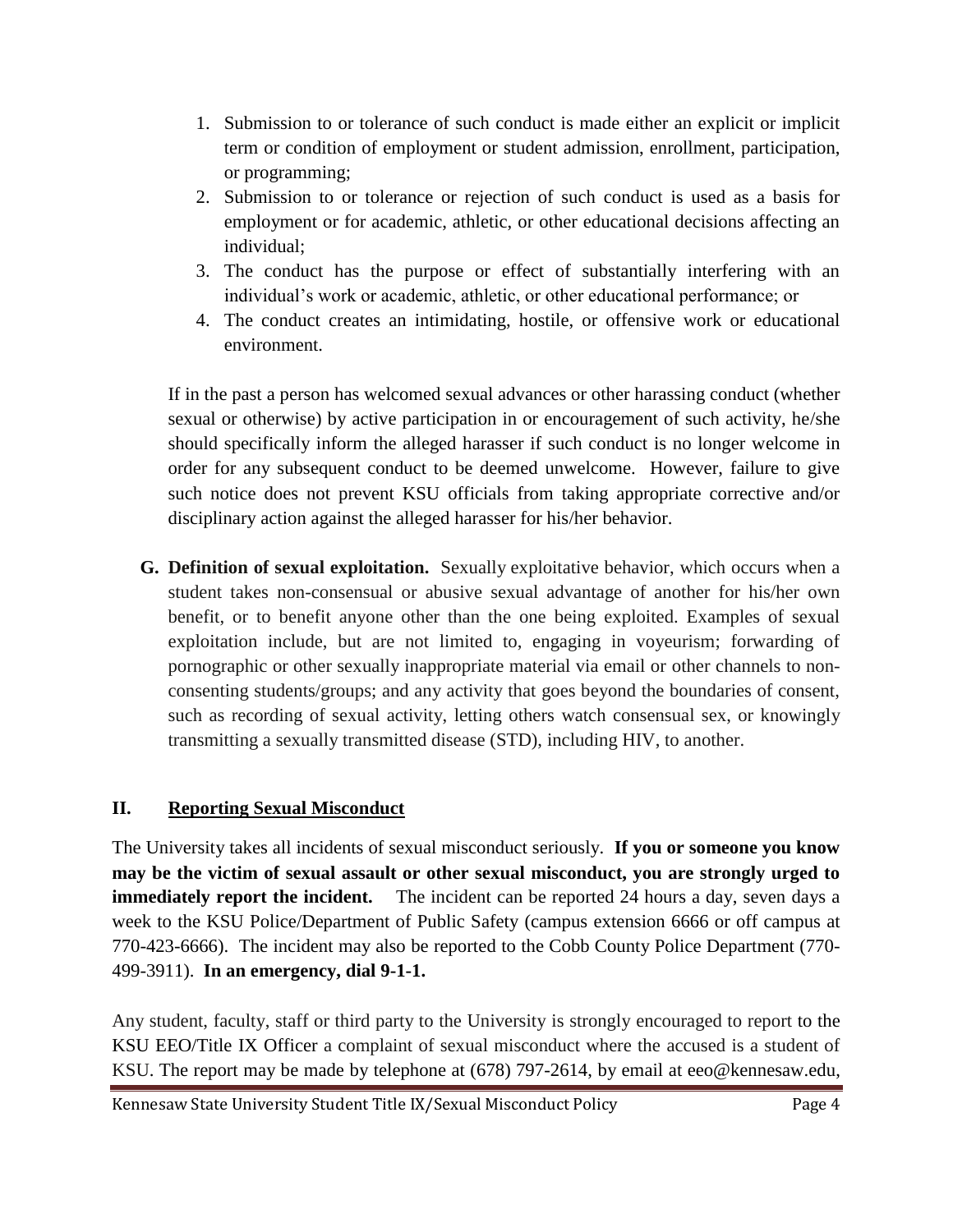or in person at KSU as soon as reasonably possible to report any sexual misconduct believed to have occurred.

There is no geographical limitation to this policy. This policy applies to any complaint of sexual misconduct against a student no matter the distance from campus.

## **A. Timing of Complaints and Availability of Procedures**

The University will hear complaints of sexual misconduct when the accused is a student. Students are encouraged to report incidents of sexual misconduct as soon as reasonably possible in order for KSU officials to obtain as much evidence and to conduct a thorough and impartial investigation. Failure to report incidents in a timely manner may result in loss of witness testimony or evidence and may impair the University's ability to enforce this policy.

If not reported directly to KSU Police/Department of Public Safety, statistical data will be reported to the KSU Police/Department of Public Safety under the Jeanne Clery Disclosure of Campus Security Policy and Campus Crime Statistics Act ("Clery Act").

Persons, including students, who are victims of sexual misconduct by a student, may elect to take the following actions:

**1.** File a criminal report with the KSU Police/Department of Public Safety. The KSU police will discuss with the victim the possibility of conducting a criminal investigation and filing criminal charges.

**2.** File a formal complaint with the EEO/Title IX officer to request that the incident be adjudicated by a KSU Sexual Misconduct Panel pursuant to the procedures set forth in this policy.

**3.** Pursue an informal resolution, which may include mediation of the complaint conducted by the Department of Student Conduct and Academic Integrity (SCAI) in appropriate cases. **Informal mediation will never be used in cases involving allegations of sexual assault.** Both the complainant and accused (party/parties)must agree to engage in informal mediation, and either party can end the informal mediation process at any time, for any reason. The SCAI Office has the discretion to determine if it would be inappropriate to informally mediate any particular sexual misconduct complaint.

Students who elect not to pursue any of the above options may nonetheless do any of the following:

- **1.** Seek counseling;
- **2.** Request a rearrangement of class schedule and/or on-campus housing;
- **3.** Request a no-contact directive;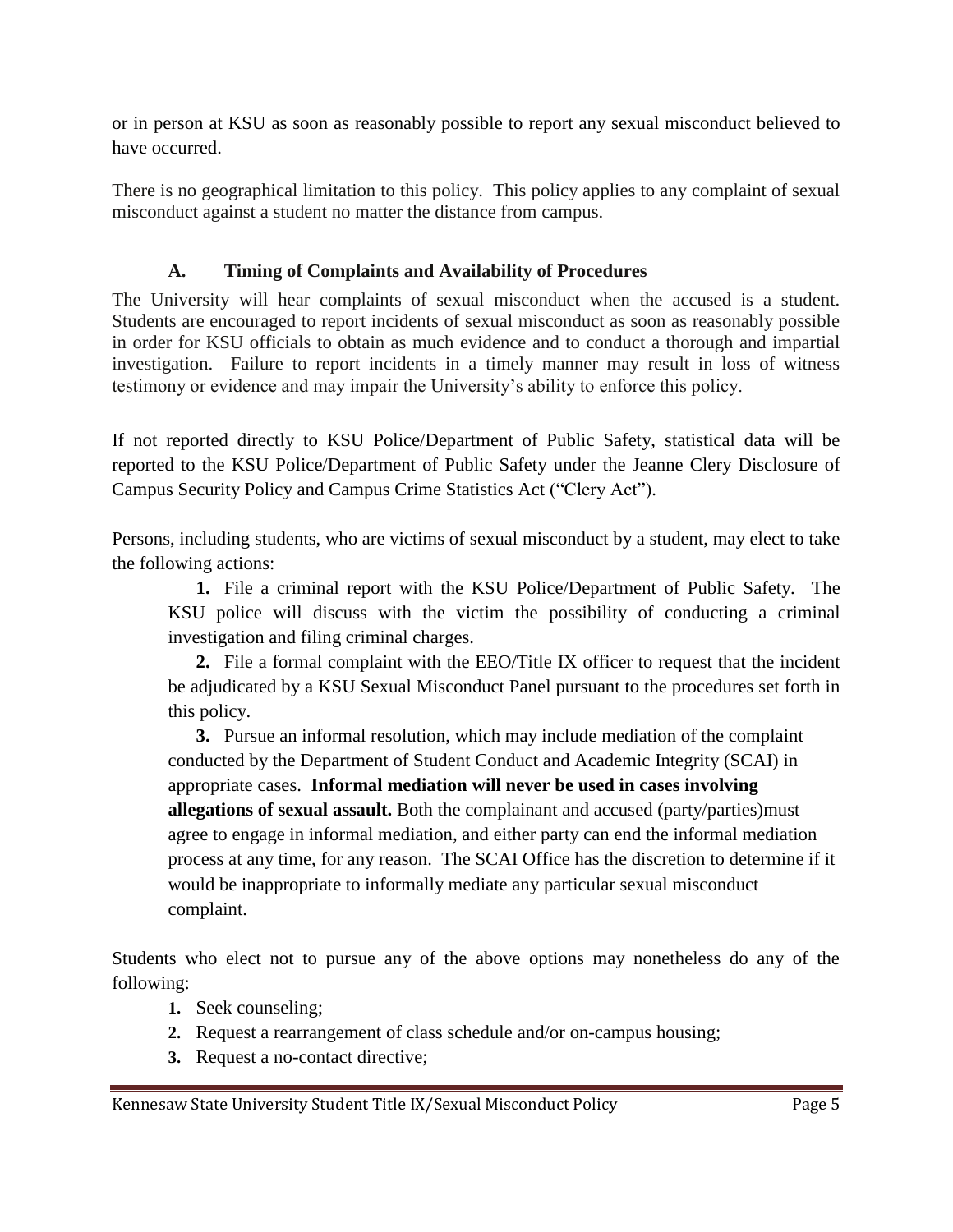**4.** Request the Department of SCAI address the complainant's concerns with the accused.

**In an effort to eliminate sexual misconduct and encourage reporting, the acknowledgment of use of alcohol or drugs in violation of the KSU Student Code of Conduct by a student bringing a complaint of sexual misconduct shall not be a basis for a separate charge of misconduct against the student.** 

## **B. Retaliation and Related Misconduct**

No person shall be subject to coercion or reprisal for action taken in good faith to seek advice concerning a sexual misconduct grievance, to file a grievance, or to serve as a witness, Panel member, or representative in the investigation and hearing of a grievance. Acts or threats of retaliation are a violation of the KSU Student Code of Conduct and will be adjudicated accordingly.

## **C. False Reports**

An allegation that is both intentionally false and malicious may be a violation of the KSU Student Code of Conduct and will be investigated and adjudicated accordingly.

## **D. Reporting Procedures for Sexual Misconduct by Faculty or Staff**

If you or someone you know may be the victim of sexual misconduct by a member of the University's faculty or staff, you may also report such conduct to the University's EEO/Title IX Officer; however, complaints will follow the procedures outlined in the KSU's Sexual Harassment Policy located in the KSU Employee and/or Faculty Handbook.

## **III. Available Resources for Students**

**For in-depth information about what to do immediately following a sexual assault, and for the many resources KSU and the greater community provide, please consult "Resources" on the Women's Resource and Interpersonal Violence Prevention Center website located here:** <http://www.kennesaw.edu/studentsuccessservices/WRC/index.html>

#### **A. Medical or Counseling Services**

| $\sim$<br>$'$ o wydan<br>DC. | and the company of the company<br>T.<br>$- - -$<br>понс<br>_____ | $-$<br>$\sim$ |
|------------------------------|------------------------------------------------------------------|---------------|
|                              |                                                                  |               |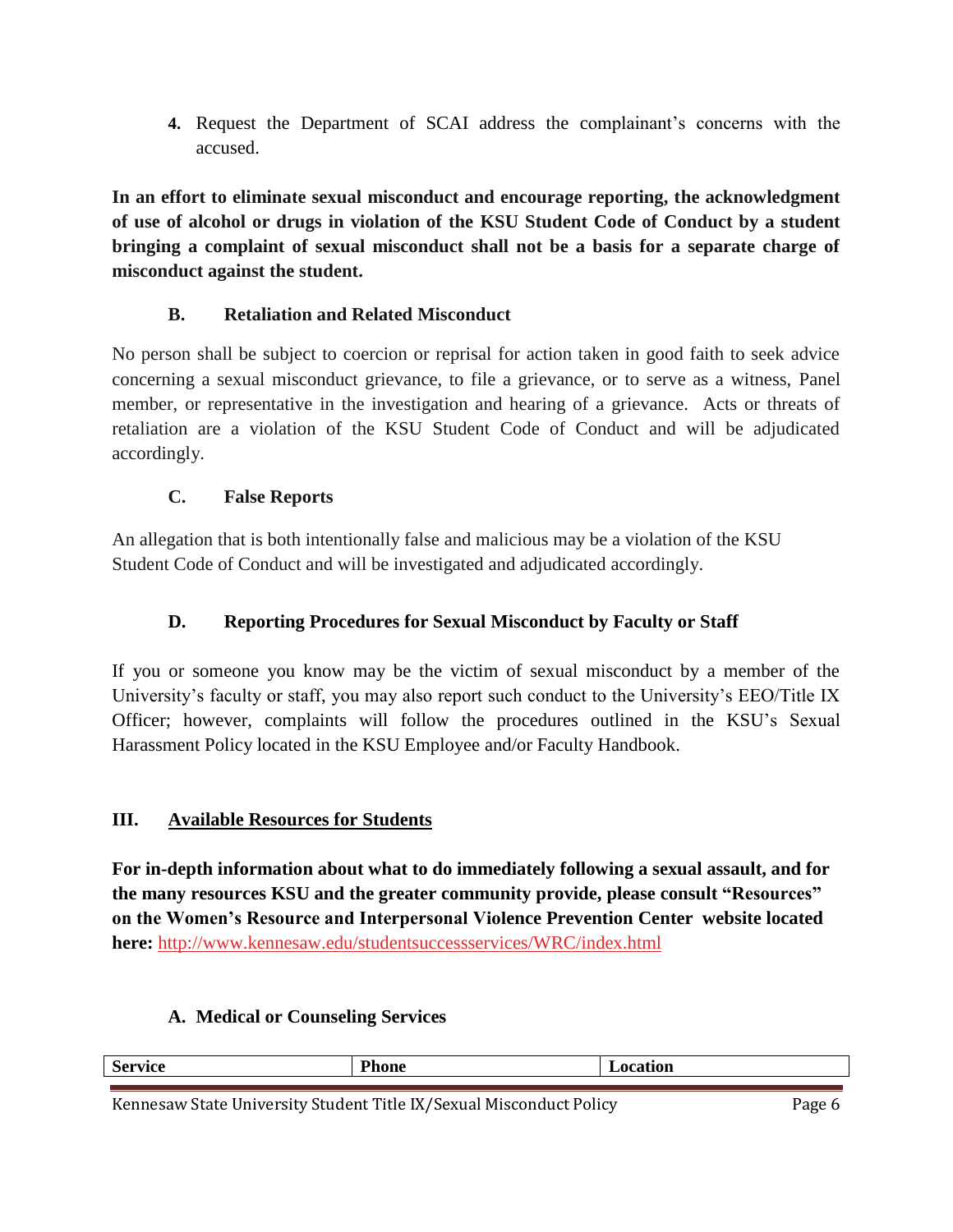| WellStar Kennestone Hospital                                                                                                                                         | $(770)$ 793-5000   | 677 Church Street<br>Marietta, GA 30060   |
|----------------------------------------------------------------------------------------------------------------------------------------------------------------------|--------------------|-------------------------------------------|
| WellStar Cobb Hospital                                                                                                                                               | $(770) 732 - 4000$ | 3950 Austell Road<br>Austell, GA 30106    |
| KSU's Women's Resource &<br><b>Interpersonal Violence</b><br><b>Prevention Center</b>                                                                                | $(770)$ 794-7858   | Main Campus                               |
| <b>KSU</b> Counseling and<br><b>Psychological Services</b><br><b>Hours of Operation: Monday-</b><br>Thursday - 8:00a.m. - 6:00p.m.<br>Friday – $8:00a.m. - 5:00p.m.$ | $(770)$ 423-6600   | Main Campus                               |
| The Georgia Crisis & Access<br>Line-<br>After hours Counseling and<br><b>Psychological Services</b>                                                                  | 1-800-715-4225     |                                           |
| <b>KSU Student Health Services</b><br>Hours of Operation: Monday,<br>Tuesday, Thursday, Friday $-8$<br>a.m. -5:30 p.m.; Wednesday 9<br>a.m.-5:30 p.m.                | $(770)$ 423-6644   | Main Campus                               |
| YWCA of NW Georgia Crisis<br>Line<br>24-hour, 7 days a week                                                                                                          | $(770)$ 427-3390   | 48 Henderson Street<br>Marietta, GA 30064 |

## **B. General Services**

| <b>Service</b>                       | <b>Phone</b>     | Location                |
|--------------------------------------|------------------|-------------------------|
| KSU Police/Department of             | (770) 423-6666   | Main Campus             |
| <b>Public Safety</b>                 |                  |                         |
| <b>Cobb County Police Department</b> | $(770)$ 499-3911 | Headquarters: 140 North |
|                                      |                  | Marietta Pkwy.          |
|                                      |                  | Marietta, GA 30060      |
| Department of Residence Life         | $(770)$ 420-4388 | Main Campus             |
| Center for Young Adult               | $(678)$ 797-2538 | Main Campus             |
| <b>Addiction and Recovery</b>        |                  |                         |
| (recovery@kennesaw.edu)              |                  |                         |
| EEO/Title IX Officer                 | $(678)$ 797-2904 | Main Campus             |
|                                      |                  |                         |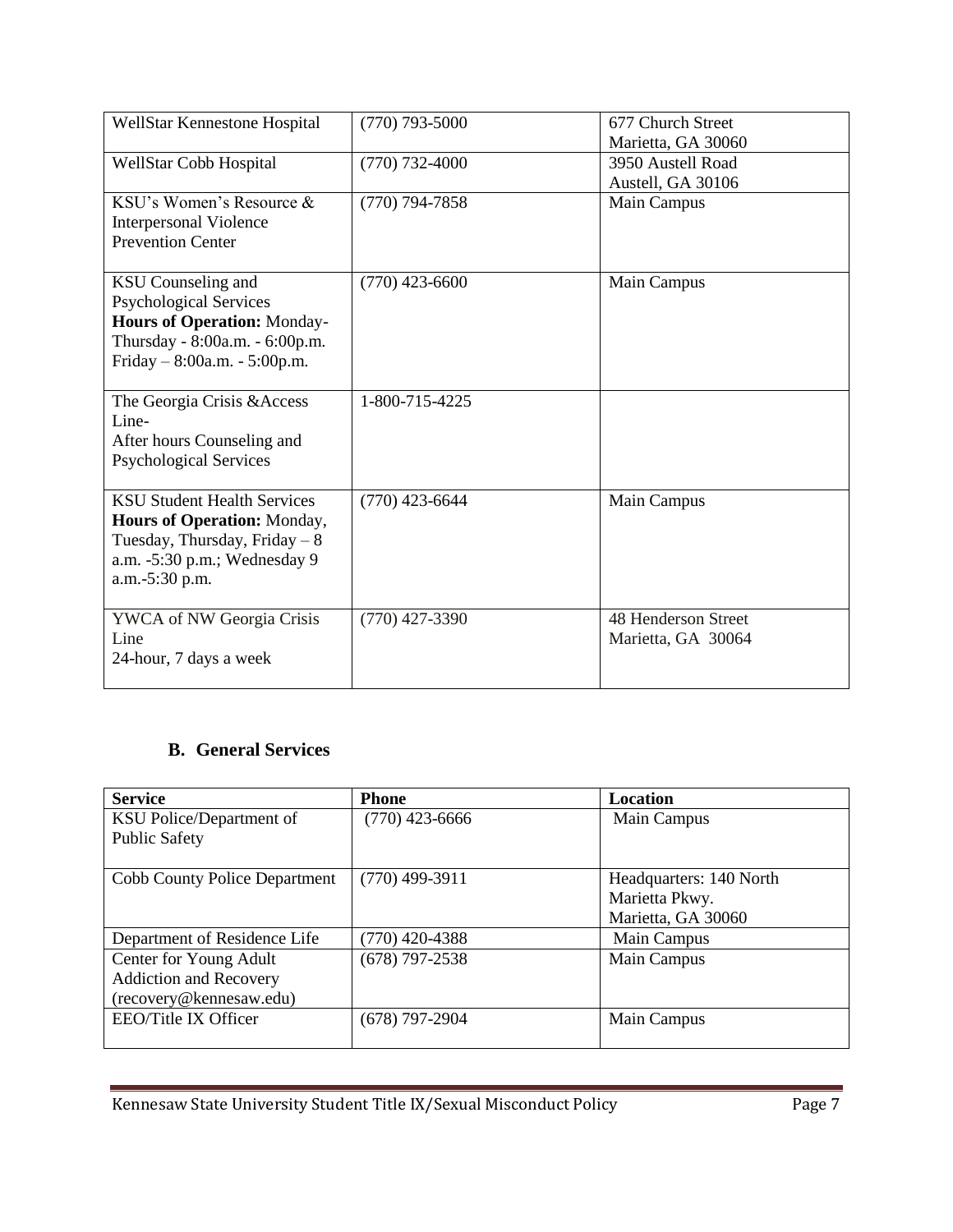| $\sim$<br>$\blacksquare$<br>-<br>Λ.<br>$\rho$ er<br>$\sim$<br>-01<br>жла<br>∪∆<br>______ | 340 <sup>2</sup><br>$\sim$<br>ററ<br>rv.<br>. .<br>___ | Mair<br><b>Lampus</b><br>____ |
|------------------------------------------------------------------------------------------|-------------------------------------------------------|-------------------------------|
|------------------------------------------------------------------------------------------|-------------------------------------------------------|-------------------------------|

#### **IV. University Investigation of Sexual Misconduct Reports**

KSU will undertake an appropriate inquiry of all reports of alleged sexual misconduct involving students, regardless of whether the person making the complaint wishes to pursue resolution of any kind. The specific steps in KSU's inquiry will vary depending on the nature of the allegations; the information available to KSU officials; whether the person complaining of the sexual misconduct (the "complainant") elects to pursue criminal charges, files a formal complaint with the EEO/Title IX officer, or requests KSU not to pursue action; and other factors.

KSU officials will communicate with the complainant prior to conducting an investigation or taking any remedial action.

#### **A. Interim Measures**

 $\overline{\phantom{a}}$ 

Upon receiving a report and making the appropriate inquiries, the EEO/Title IX officer, in collaboration with the dean of Student Success and/or appropriate academic dean, may take interim and non-disciplinary measures before the final outcome of an investigation or hearing, if any. These interim and non-disciplinary measures include, but are not limited to, a no-contact order, alteration of class schedules, or a change in housing arrangements.

#### **B. Concurrent Investigations and Criminal Proceedings**

**1.** Complaints of sexual misconduct may constitute not only a violation of University policy but also a violation of Georgia criminal statutes. KSU encourages students to promptly report sexual misconduct to the KSU Police/Department of Public Safety at (770) 423- 6666. The standards for finding a violation of criminal law are different from the standards for finding a violation of KSU's Sexual Misconduct Policy, so criminal investigative findings shall not be determinative of whether sexual misconduct has occurred.

<sup>&</sup>lt;sup>1</sup> SCAI ensures proper handling of alleged violations of the KSU Student Code of Conduct and promotes campus awareness of issues related to student conduct and academic integrity. However, if a violation includes an offense that constitutes Sexual Misconduct, whether that act occurs on or off campus, the initial formal complaint will be assessed and investigated, if warranted, under the direction of KSU's EEO/Title IX officer or designee and subsequently handled according to the procedures set forth in this policy and heard by the SCAI office.

Kennesaw State University Student Title IX/Sexual Misconduct Policy Page 8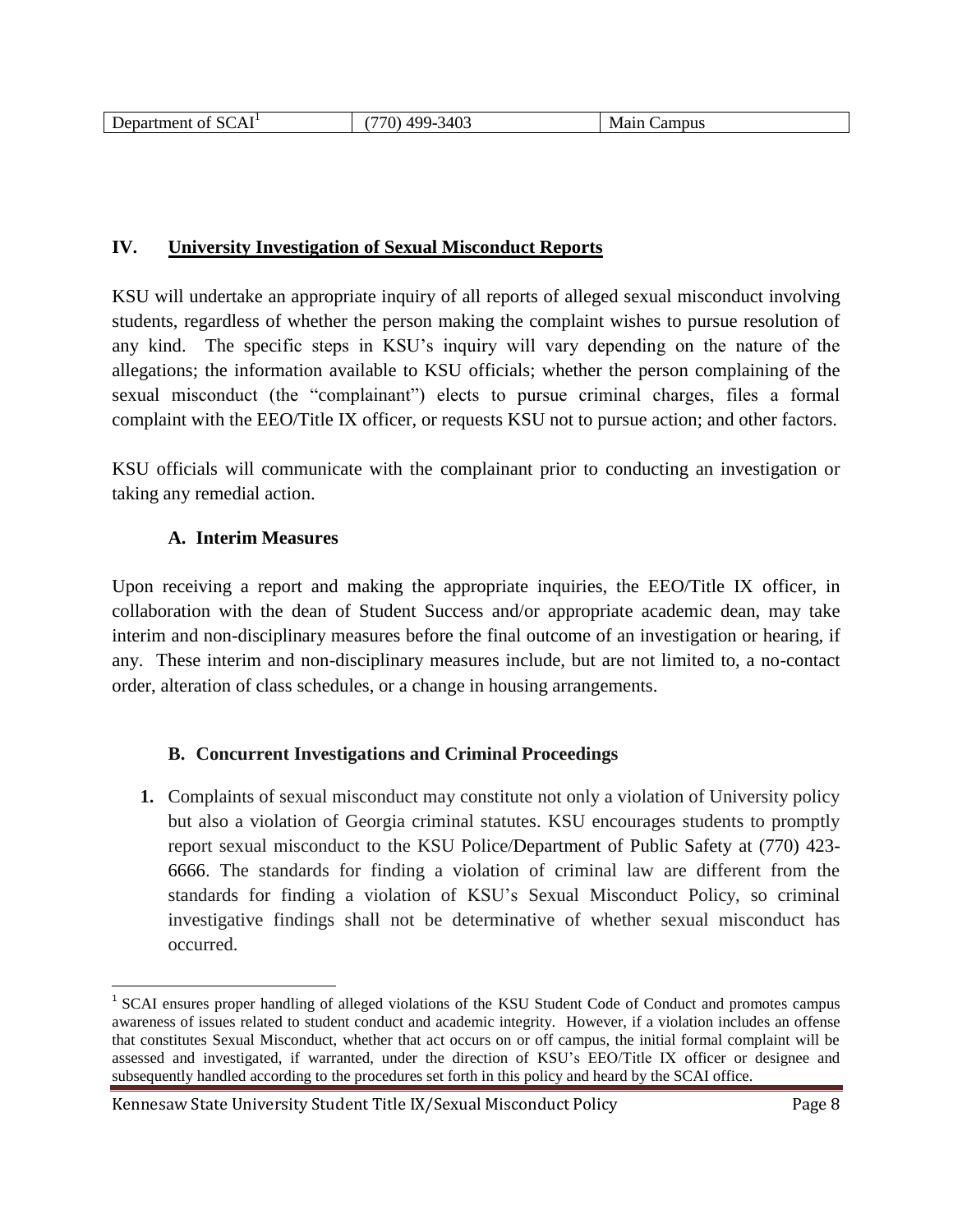- **2.** KSU's Police/Department of Public Safety, upon receiving a complaint of sexual misconduct that constitutes a possible violation of Georgia state law, will alert the KSU EEO/Title IX Officer that a complaint has been made and will assist in implementing immediate steps deemed necessary to protect the complainant. Steps could include a change in housing or the implementation of a no-contact directive to the alleged offender. The KSU Police/Department of Public Safety will inform the complainant of his/her right to file a Title IX complaint and will also share with the EEO/Title IX Officer the name of the complainant and that the complainant has lodged a criminal sexual misconduct complaint. Under Georgia law, the name of the victim of a sexual assault may not be made public.
- **3.** The EEO/Title IX Officer will document that a complaint of sexual misconduct has been brought to the attention of the KSU Police/Department of Public Safety and note what immediate steps have been taken to protect the complainant. The commencement of the Title IX sexual misconduct investigation will pause while the Police/Department of Public Safety conducts initial fact finding in the matter. Such initial fact finding typically should take three to 10 calendar days. The Title IX sexual misconduct investigation will not be delayed until the conclusion of a criminal investigation or criminal proceeding. Depending on the ongoing nature of the criminal investigation, the Police/Department of Public Safety may share pertinent information with the EEO/Title IX Officer at the conclusion of the initial fact finding.<sup>2</sup> Regardless of whether information is able to be shared or not, at the completion of the KSU Police/Department of Public Safety's initial fact finding, the Title IX sexual misconduct investigation will resume and will be completed within 60 days, unless reasonable cause is documented as to why it should take longer.
- **4.** If the EEO/Title IX Officer receives the complaint, the officer or designee will advise the complainant of his/her right to report the incident to personnel within the KSU Police/Department of Public Safety for the purposes of initiating a criminal investigation. In collaboration with the KSU Dean of Student Success, the EEO/Title IX Officer may determine the necessary steps to protect the complainant, which could include a change in housing or the implementation of a no-contact directive to the alleged offender. If the complainant declines participation in a law enforcement process, the EEO/Title IX Officer shall refer the necessary data to the Clery compliance officer in the KSU Police/Department of Public Safety.

 $\overline{\phantom{a}}$  $2$  The KSU Police/Department of Public Safety may be required to disclose some facts regarding the reported misconduct if the information requires the distribution of a "Timely Warning" under the Clery Act.

Kennesaw State University Student Title IX/Sexual Misconduct Policy Page 9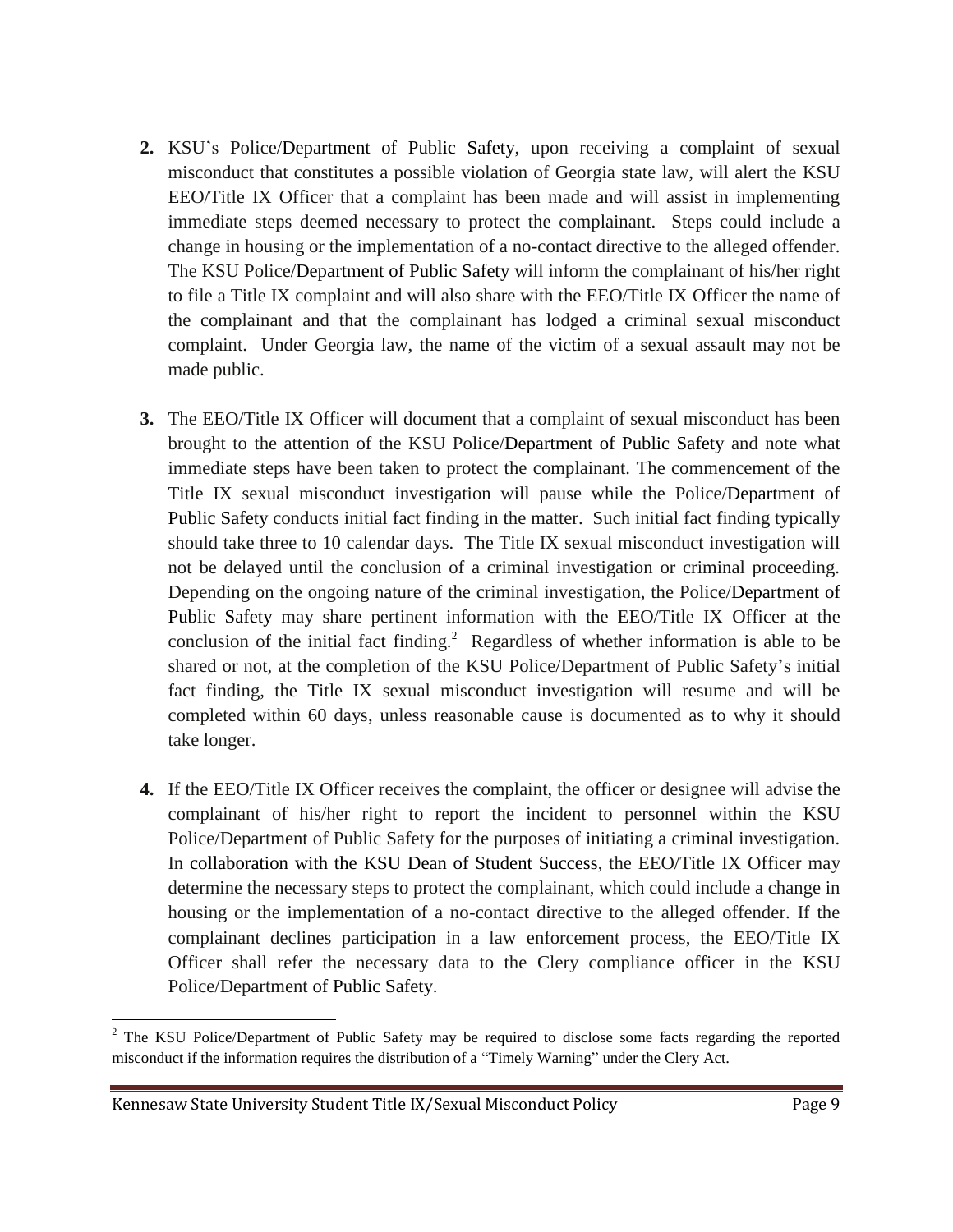#### **C. Options for Resolution of Sexual Misconduct Complaint**

There are generally three options by which persons, including students, who are victims of sexual misconduct by a student, may seek resolution. The University will not participate in a complainant's decision on a particular resolution and will make no recommendation for such purposes. As detailed more specifically below, complainants may decide to pursue a formal resolution, which will be adjudicated by the Sexual Misconduct Panel pursuant to the procedures set forth in this policy. Complainants may decide to pursue an informal resolution or may request KSU not pursue any resolution or action.

## **V. Requests for Confidentiality/Not to Pursue Investigation or Resolution**

KSU's ability to respond to a sexual misconduct complaint, to prevent its recurrence, or to address its effects may be severely limited if the complainant requests confidentiality, does not provide the name of the alleged perpetrator, or asks that the report not be pursued. In cases where the complainant requests confidentiality or requests KSU not to pursue an investigation, the EEO/Title IX Officer or his/her designee will conduct a preliminary assessment of the alleged sexual misconduct and may weigh the complainant's request against the following factors, including, but not limited to: the severity of the alleged sexual misconduct, the complainant's age, or whether there have been other complaints or reports of sexual misconduct against the same accused student. The EEO/Title IX Officer may determine that, in the interest of providing a safe and nondiscriminatory environment for students, it is necessary for KSU to act on information it has received.

In cases where the complainant files a formal complaint and seeks a formal resolution, or where KSU is required to conduct a formal investigation, KSU cannot keep the complainant's identity from the accused student. A charge of sexual misconduct is a serious offense and the accused student has the right to know the identity of the complainant/alleged victim. However, KSU may provide options during the hearing before the Sexual Misconduct Panel for questioning without confrontation, including using a room divider, using separate hearing rooms, or using technology such as Skype.

## **VI. Informal Resolution of Sexual Misconduct Complaints**

A complainant may elect to pursue an informal resolution to a sexual misconduct complaint. An informal resolution is designed to resolve complaints quickly, efficiently, and to the mutual satisfaction of all parties involved. Informal resolutions include, but are not limited to,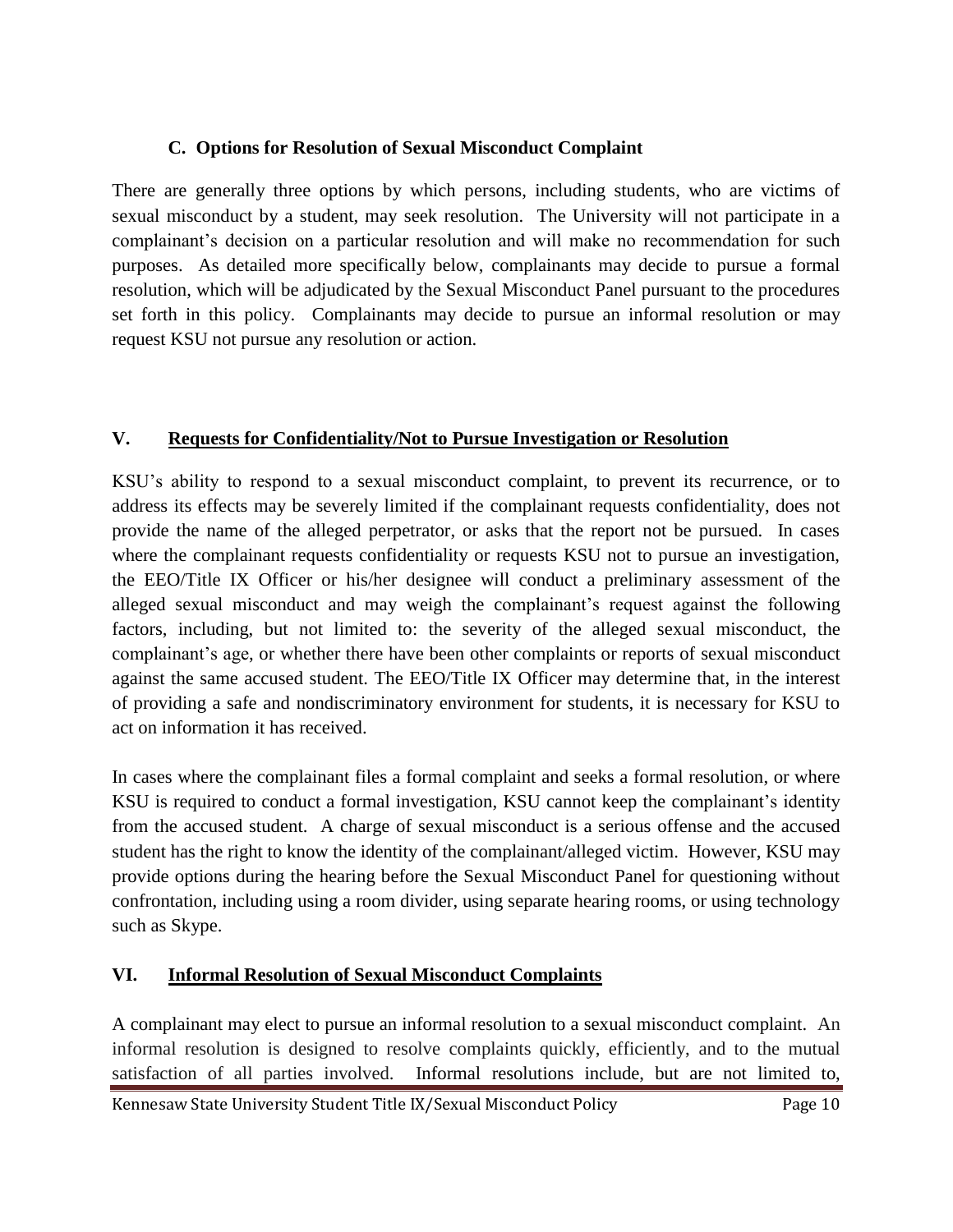mediation of the complaint conducted by staff of the SCAI Department in appropriate cases. **Informal mediation will never be used in cases involving allegations of sexual assault.** Both the complainant and accused must agree to engage in informal mediation. Either party can end the informal mediation process at any time, for any reason, and begin the process to pursue a formal resolution. The SCAI Department has the discretion to determine if it would be inappropriate to informally mediate any particular sexual misconduct complaint.

## **VII. Formal Resolution of Sexual Misconduct Complaints**

A complainant may elect to pursue a formal resolution, which involves a hearing before the Sexual Misconduct Panel, as more particularly described within Appendix A of this policy. Any student who is a complainant or an accused student in a disciplinary proceeding before the Sexual Misconduct Panel has all of the rights described in the hearing procedures set forth in Appendix A of this policy.

## **VIII. Imposition of Sanctions**

**Standards.** Unless specifically limited by a provision of this policy, the KSU Student Misconduct Panel may consider possible sanctions in any case in which a complainant elects to pursue a formal resolution and where a violation is found or admitted. The Panel should attempt to fairly fit the sanction(s) to the violation(s) as seen in total context. Possible sanctions include those available under the KSU Student Code of Conduct and may involve, but are not limited to, the following:

- **1. Expulsion:** permanent severance of one's relationship with the University;
- **2. Probated expulsion:** further convictions of major offenses, as specified by the Panel, shall result in expulsion;
- **3. Suspension:** temporary severance of one's relationship with the University;
- **4. Probated suspension:** notice to the student that further convictions of major offenses, as specified by the Panel, shall result in suspension;
- **5. Suspension from on-campus housing arrangements;**
- **6. Disciplinary probation:** notice to the student that any further major disciplinary violation may result in suspension; this action might also include one or more of the following: the setting of restrictions on social activities, the issuing of a reprimand, or other restrictions as determined;
- **7. Restrictions:** exclusion from enjoying or participating in social activities or from holding office in University organizations;
- **8. Reprimand:** Oral reprimand: an oral disapproval issued to the student. Written reprimand: a written disapproval issued to the student;